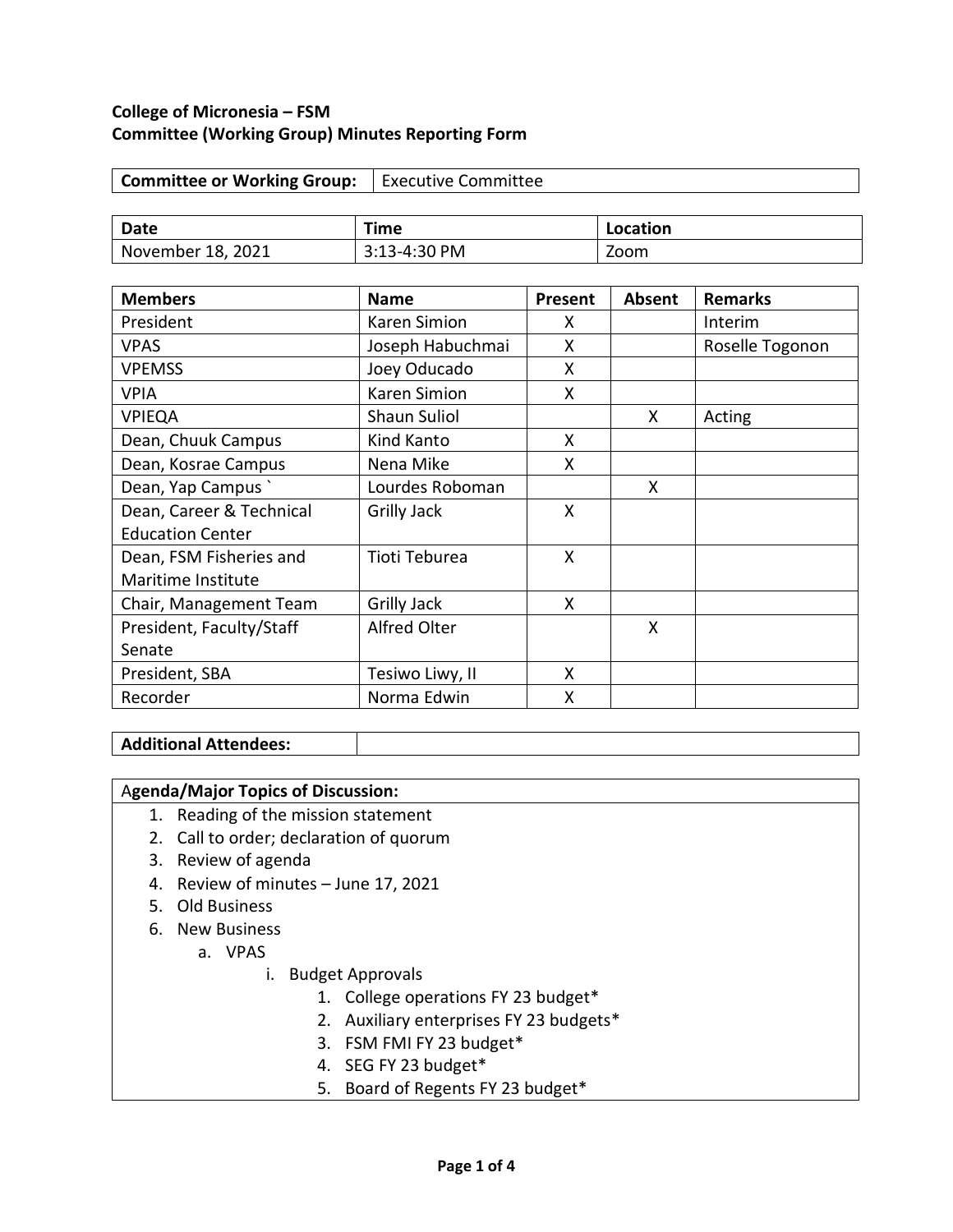- ii. Review of Human Resources Policies and TOR
	- 1. Review of BP 6007 Employment\*
	- 2. Review of BP 6013 Holidays\*
	- 3. Human Resources Committee TOR\*
- b. VPEMSS
- c. VPIA
- d. VPIEQA
- c. Interim President
- 7. Miscellaneous
- 8. Adjournment

## **Discussion of Agenda/Information Sharing:**

- 1. **Reading of the Mission Statement**: SBA President Liwy read the mission statement.
- 2. **Call to Order; Declaration of Quorum**: Interim President Simion opened the meeting at 3:13 PM. A quorum was declared. VP Oducado introduced the new SBA President Tesiwo Liwy, II.
- *3.* **Review of Agenda**: *Dean Kanto moved and VP Oducado seconded to adopt the agenda as presented. The motion passed*
- 4. **Approval of Minutes – June 17, 2021:** Dean Jack moved and VP Oducado seconded to adopt the minutes of June 17, 2021, as presented. *The motion passed.*
- 5. **Old Business**  none
- 6. **New Business**
	- **a. Budget Approvals**
		- **i. College Operations FY 23 Budget**. After describing the budget development process, VP Habuchmai presented the proposed FY 23 operations budget of \$12,384,226. The proposal includes request for additional FSM subsidy and tuition increase. Additional hearings on the tuition increase are scheduled for prior to presentation of the budget to the board. The finance committee has endorsed the proposed budget. VP Oducado *moved and Dean Mike seconded to endorse the proposed budget to the board. The motion passed.*
		- **ii. Auxiliary Enterprises FY 23 Budgets.** The two college auxiliary enterprises are the college bookstore and national campus dining hall. The proposed FY 23 budget for the bookstore is at \$124,059, a 16% decrease compared to the previous year due to cancellation of travel and decrease of staff salaries because of change of employee. The proposed FY 23 budget for the dining hall is at \$249,500. 6% increase due to increase in cost of supplies and purchase of new equipment. *Dean Kanto moved and Dean Mike seconded to endorse both proposed budgets as presented. The motion passed.*
		- **iii. FSM FMI FY 23 Budget.** The FMI budget is solely subsidized by the national government. The FY 23 budget is proposed at \$965,735, a 5% increase over the previous year due to replacement of equipment and step increases for employees. Question raised included: 1) why no student travel included; 2) reason for \$40,000 for staff development; 3)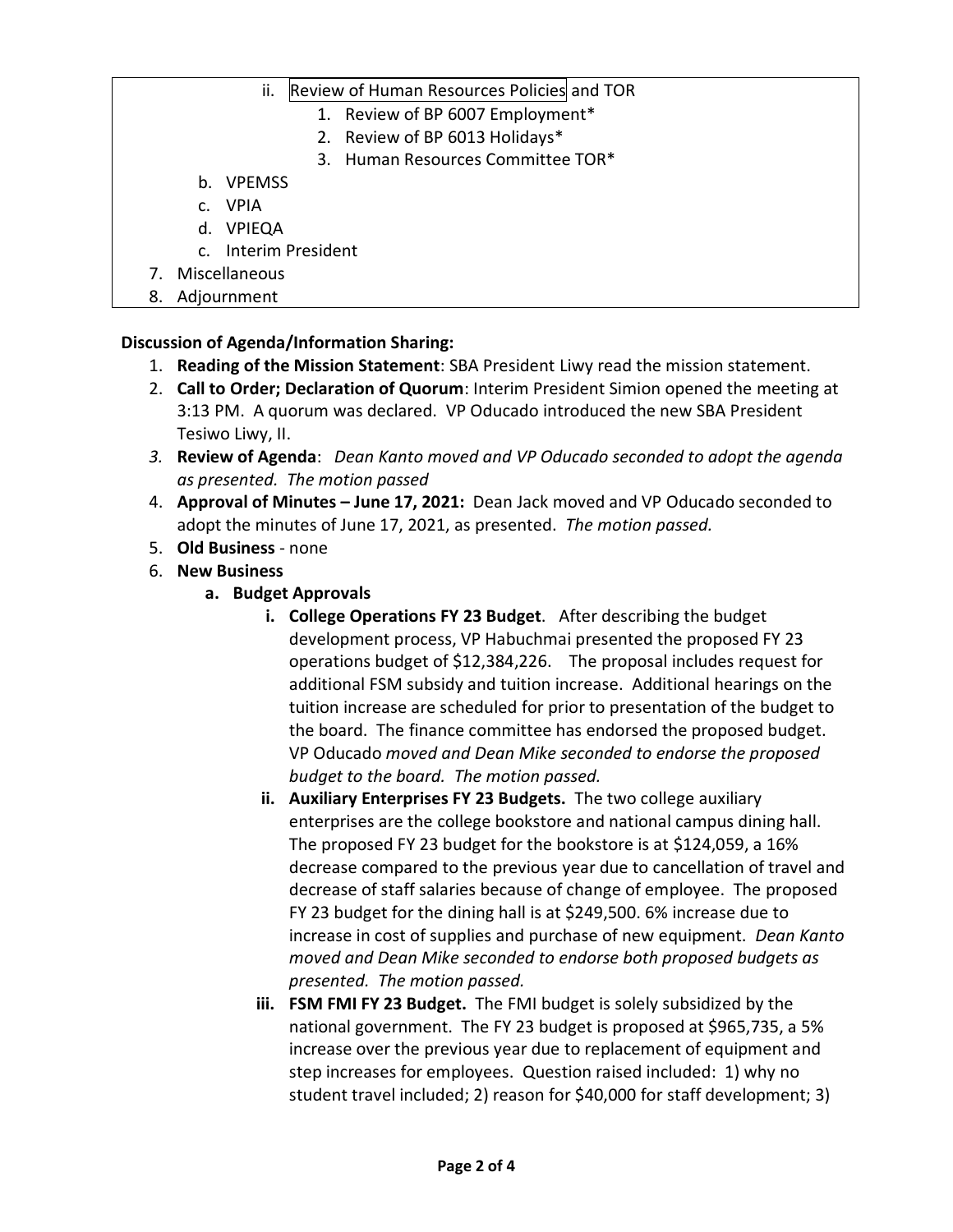what portion of student activities budget is for health; 4) is graduation cost enough; and 5) technology cost. *Dean Kanto moved and VP Oducado seconded to endorse the proposed FMI budget with consideration of the concerns raised. The motion passed.*

- **iv. SEG FY 23 Budget.** This is for teacher corps, work-study program and student financial assistance and at the same level as previous years. *Dean Jack moved and VP Oducado seconded to endorse the budget as presented. The motion passed.*
- **v. Board of Regents FY 23 Budget.** The budget request is the same as the previous year. Suggestion to increase for FY 23 to consider the 30th anniversary. *Dean Jack moved and VP Suliol seconded to endorse the proposed budget as presented. The motion passed.*
- **b. Review of Human Resources Policies and TOR.**
	- **i. Review of BP 6007 Employment.** HRO presented proposed revisions to BP 6007 Employment which includes two changes: 1) under Section 3.C Evaluation, replace one month with 60 days to comply with revision to BP 6017 and 2) under Section 3.D Failure to Render Satisfactory Performance add "on probation" to clarify the statement. During discussion, EC further amended the introductory paragraph to just state the enabling law and applicable section. *Dean Jack moved and Dean Kanto seconded to endorse the proposed revisions and recommendation from the committee. The motion passed.*
	- **ii. Review of BP 6013 Holidays.** The policy is being revised to include the new holiday that was established into law last year. However, EC recommended that the policy include only the first and last paragraphs and the list of holidays be put into an administrative procedure. *VP Oducado moved and VP Suliol seconded to endorse the proposed revision as amended. The motion passed.*
	- **iii. Human Resources Committee TOR.** A reviewed and revised HRC TOR was presented for approval. It was noted that illustrated procedure under A. Authority does not reflect the written paragraph which indicates submission to the president for action. A box for the president should be included. Also, the TOR needs to follow the college's publication manual. *VP Oducado moved and VP Sulio seconded to return the TOR back to HRC to insert a box for president and compliance to the publication manual. The motion passed.*
- 7. **Miscellaneous:** IP Simion announced an all campus meeting scheduled for Wednesday during the free time.
- 8. **Adjournment**: *VP Oducado moved and VP Suliol seconded that the meeting be adjourned. The meeting adjourned at 4:30 PM.*

## **Comments/Upcoming Meeting Date & Time/Etc.:**

 $\blacksquare$